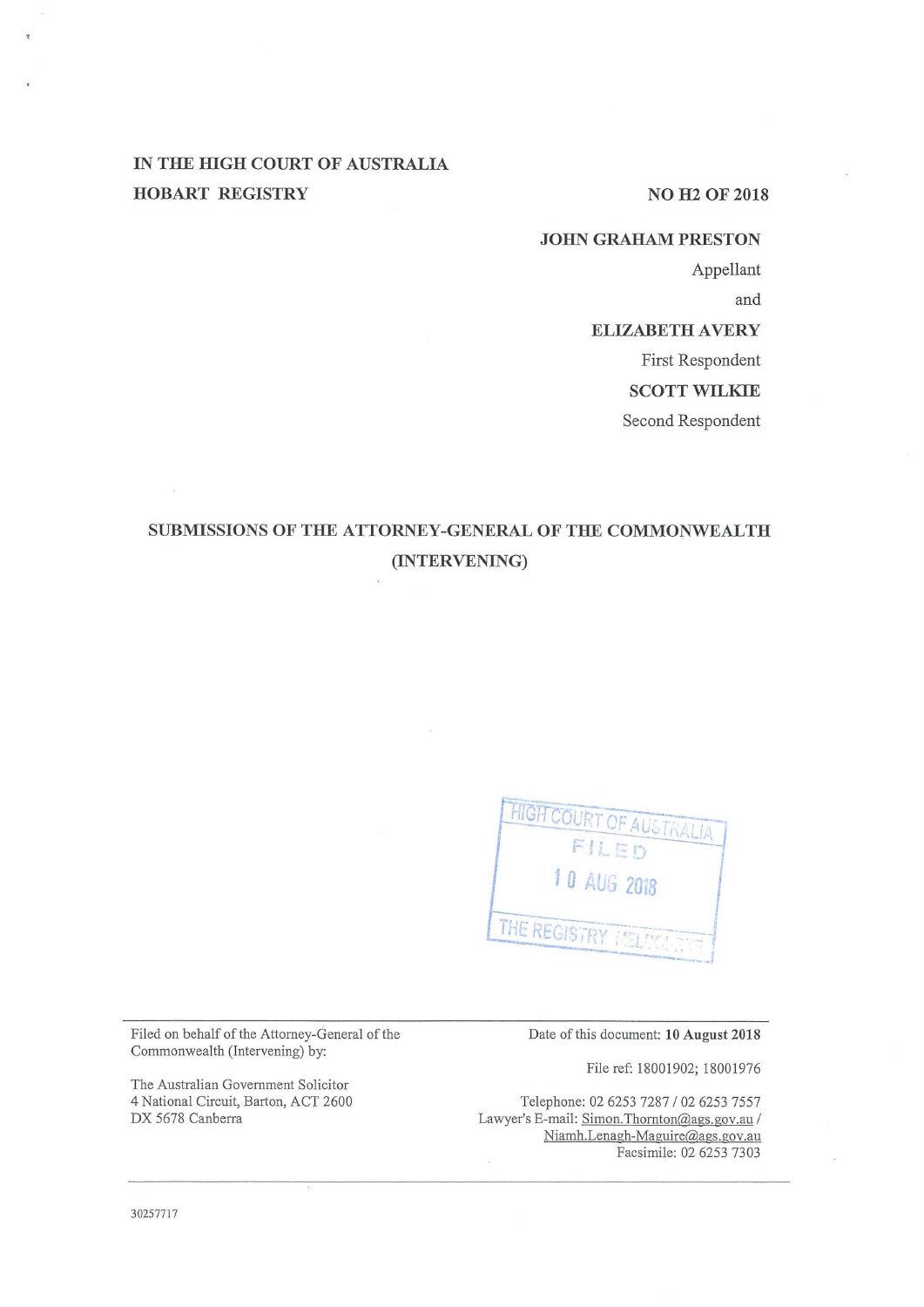#### **PART I FORM OF SUBMISSIONS**

1. These submissions are in a form suitable for publication on the internet.

#### **PARTS II AND Ill INTERVENTION**

2. The Attorney-General of the Commonwealth **(Commonwealth)** intervenes under s 78A of the *Judiciary Act 1903* (Cth) in support of the respondents.

### **PART IV ISSUES PRESENTED BY THE APPEAL**

- 3. Section 9(2) of the *Reproductive Health (Access to Terminations) Act 2013* (Tas) **(Reproductive Health Act)** provides that a person must not engage in "prohibited behaviour" in an area within a radius of 150m from premises at which terminations are provided **(access zone).** The categories of "prohibited behaviour" include "a protest in relation to terminations that is able to be seen or heard by a person accessing, or attempting to access, premises at which terminations are provided". 1
- 4. Is a prohibition in those terms **(protest prohibition)** contrary to the implied freedom of political communication? The Commonwealth submits that the answer to this question is "no". The protest prohibition may impose an effective burden on political communication, but that burden is not a substantial one  $-$  chiefly because the prohibition is properly viewed as a "time, place and manner" restriction. The law is suitable: it advances the legitimate (and compelling) purpose of facilitating effective access to health services of a particular kind, which are rendered lawful by the Reproductive Health Act. If necessary to decide, the law also satisfies the other proportionality tests under the *McCloy* approach. For these reasons, the protest prohibition is valid.

**Submissions of the Attorney-General of the Commonwealth (Intervening)** Page 1

20

10

30

40

 $1$  Section 9(1) of the Reproductive Health Act, definition (b) of "prohibited behaviour".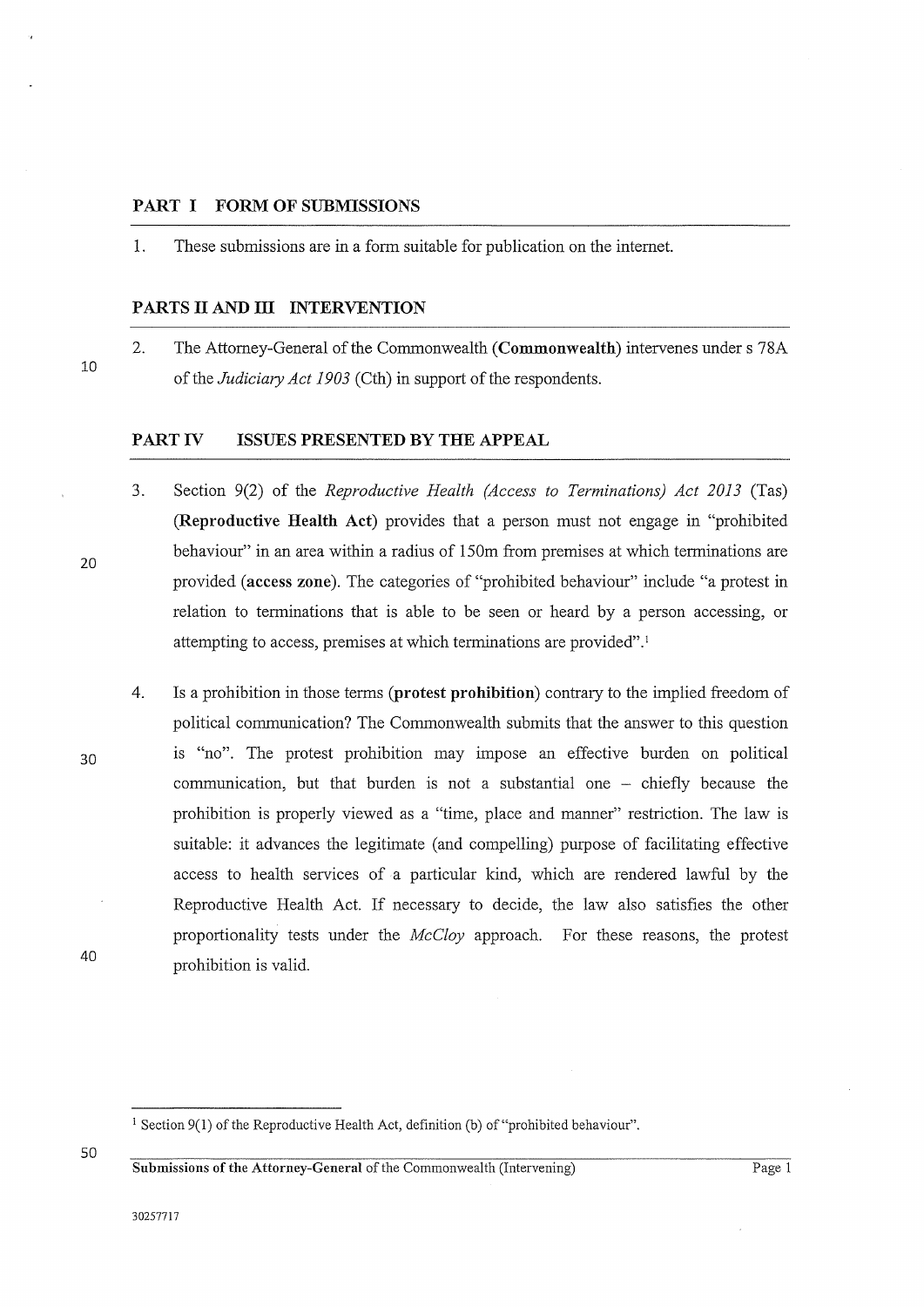#### Applicable principles

- 5. The Commonwealth relies upon its analysis of the applicable principles in its submissions in *Clubb v Edwards* (M46/2018) (CS *(Clubb))* at [6]-[44]. In the discussion below, it applies those principles to the appellant's challenge to the protest prohibition.
- 6. The Commonwealth does not contend that the threshold point described in CS ( *Clubb)*  at [10]-[16] arises in this case. However, it notes the dispute between the parties concernmg whether or not the appellant's protests amounted to political communication.2 If the respondents are correct in contending that the appellant's communications were not in relation to political matters then, applying s 3 of the *Acts Interpretation Act 1931* (Tas) and the Commonwealth's analysis in CS *(Clubb)* at [10]- [16], the protest prohibition validly applied to the appellant's conduct, and this Court need not decide whether it would be invalid in other hypothetical operations. Alternatively, if the respondents are incorrect, then this Court should hold that the protest prohibition is valid for the reasons given below.

#### Question 1 - existence, nature and extent of the effective burden

30 40 7. In prohibiting conduct consisting of "a protest in relation to terminations", the impugned law may operate to impose an effective burden on political communication. This is because the term "protest" in this setting could encompass the dissemination of a message "in relation to terminations" that concerns "the policies of political parties and candidates for election",<sup>3</sup> or is otherwise "capable of bearing on electoral choice"<sup>4</sup> – for example, a demonstration against (or, conversely, against any change to) the decriminalisation of abortion effected by the Reproductive Health Act. Importantly, however, an analysis of various "calibrating factors" demonstrates that the extent or nature of this burden is not substantial. That is so for five reasons.

50

10

20

<sup>&</sup>lt;sup>2</sup> Appellant's submissions (AS) [35], cf respondents' submissions (RS) [48]-[50].

<sup>3</sup>*Lange v Australian Broadcasting Corporation* (1997) 189 CLR 520 *(Lange)* at 560 (The Court).

<sup>4</sup>*Brown v Tasmania* (2017) 91 ALJR 1089 *(Brown)* at 1125 [188] (Gageler J).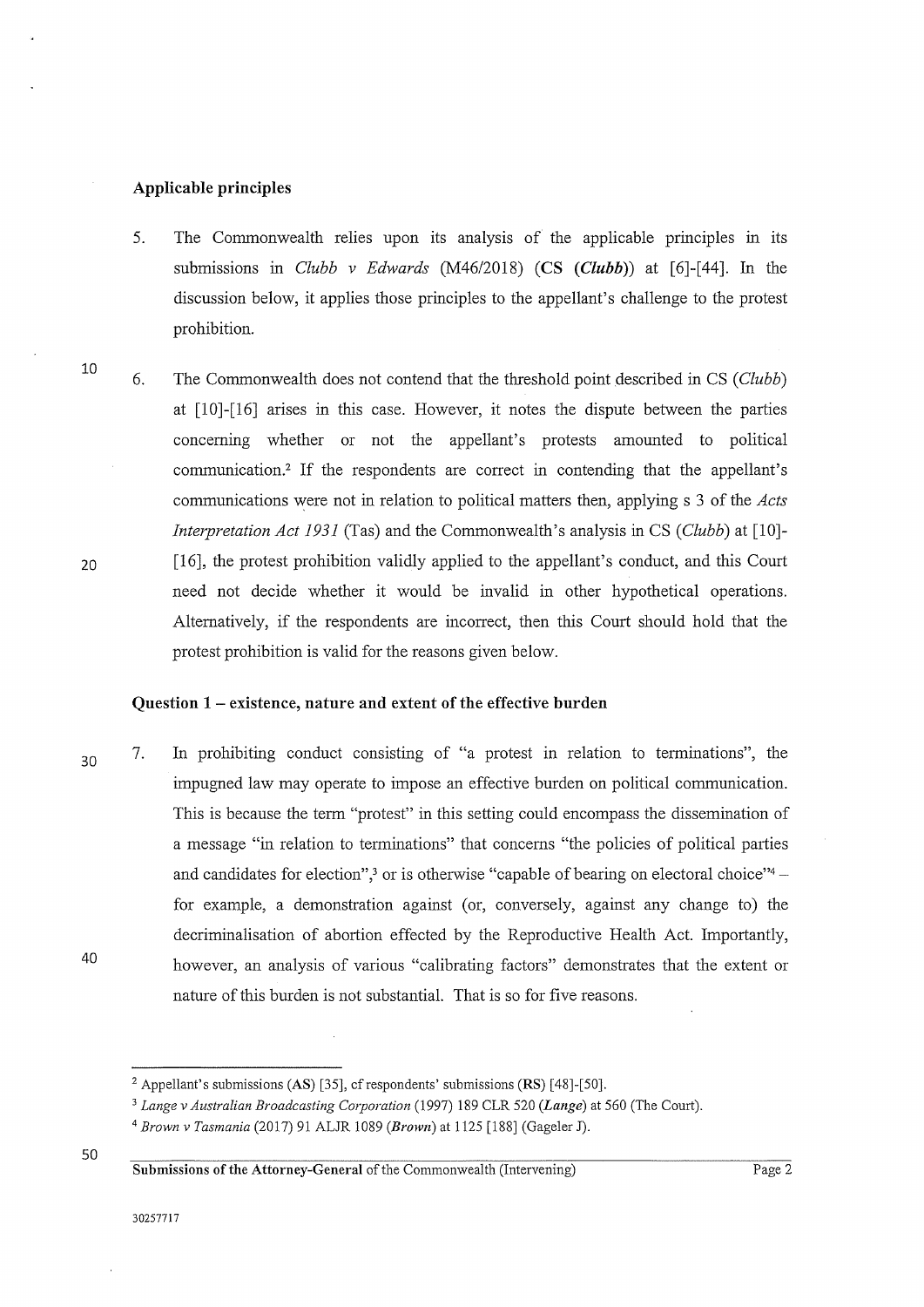- 8. *First,* the protest prohibition is not relevantly "discriminatory" in either of the ways explained in CS *(Clubb)* at [29]-[30]. It does not target "communications which are inherently political or a necessary ingredient of political communication", $\delta$  because not all "protest[s] in relation to terminations" are communications about government or political matters. Unlike the legislation impugned in *Brown,* which relevantly defined "protest activity" as an activity for the purposes of promoting awareness of or support for an opinion or belief in respect of a political, environmental, social, cultural or economic issue,<sup>6</sup> the Reproductive Health Act leaves "protest" undefined. On its ordinary meaning, this term would readily encompass a demonstration of any size outside a health facility directed solely towards discouraging the people who are seeking to access the facility from choosing to undergo a lawful medical procedure. Indeed, it is clear from the legislative context that this sort of "protest", aimed at influencing the private medical decisions of individuals attending health facilities rather than changing voting behaviour, is one of the forms of mischief addressed by the law. The protest prohibition does not apply unless the protest is able to be seen or heard by a person accessing or attempting to access the facility, and the separate prohibitions on recording<sup>7</sup> or publishing or distributing a recording<sup>8</sup> of such a person without the person's consent (which the appellant does not challenge) means that conduct caught by the protest prohibition is unlikely to be seen or heard by an audience beyond those persons outside the facility. <sup>9</sup>
	- 9. A "protest" of the character just described is not political communication: see CS (*Clubb*) at [11]-[12]. Thus, whilst the protest prohibition has an operation that "extends" to include communications of the kind protected by the freedom", $\frac{10}{10}$  it "applies without distinction to communication of ideas about government or political matters and any
- 40

10

20

<sup>5</sup>*Wotton v Queensland* (2012) 246 CLR 1 at 16 [30] (French CJ, Gummow, Hayne, Crennan and Bell JJ).

<sup>6</sup> See *Brown* (2017) 91 ALJR 1089 at 1099 [2] (Kiefel CJ, Bell and Keane JJ).

<sup>&</sup>lt;sup>7</sup> Reproductive Health Act, s  $9(1)$ , definition (d) of "prohibited behaviour".

<sup>8</sup> Reproductive Health Act, s 9(4).

<sup>9</sup> A point made by the Attorney General for New South Wales in his submissions in *Clubb v Edwards* at [7].

<sup>10</sup>*Tajjour v New South Wales* (2014) 254 CLR 508 *(Tajjour)* at 570 [108] (Crennan, Kiefel and Bell JJ).

<sup>50</sup>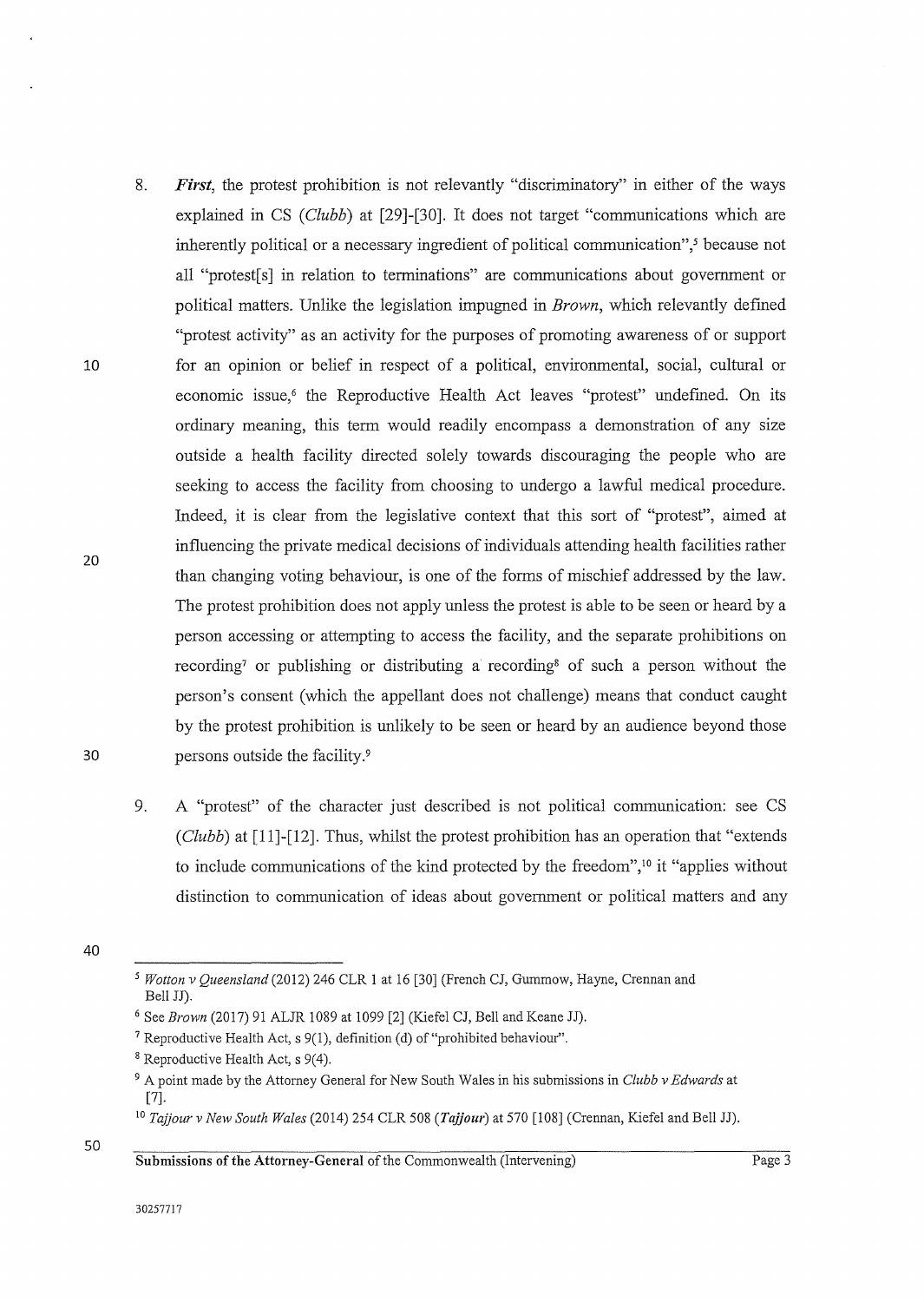other communication".<sup>11</sup> It does not discriminate on the basis of "content" in a manner relevant to the implied freedom: see CS *(Clubb)* at (31], [47], cf the appellant's submissions in *Preston* at [45](k).

10. Nor does the protest prohibition favour some political viewpoints over others (cf AS  $[42]$ ,  $44(b)$ ). Even if the appellant's narrow construction of the term "protest" is correct  $(AS [42])$ ,<sup>12</sup> the expression "in relation to" is one of broad import,<sup>13</sup> and a protest "in relation to terminations" need not be one expressing a message *in opposition to*  terminations. A protest that opposes (eg) further restrictions on access to abortion, or the additional limitations applicable under s 5 of the Reproductive Health Act where the pregnant woman is more than 16 weeks pregnant, or the rights of persons such as the appellant to protest against abortions beyond the 150m access zone, would be a "protest in relation to terminations" even though none of those messages could be said to be expressing "opposition to terminations". The protest prohibition is not discriminatory merely because it may from time to time, and depending upon the prevailing circumstances, operate to affect one group wishing to express a particular viewpoint in a manner that engages the mischief which the law is designed to address: see CS ( *Clubb)* at [32]-(35], [ 47]. The terms of that prohibition contrast with the prohibition on protesting in an access zone considered in *R v Spratt,* where "protest" was relevantly defined to include "any act of *disapproval* or attempted act of *disapproval,* with respect

10

20

<sup>11</sup>*Monis v The Queen* (2013) 249 CLR 92 at 130 (63] (French CJ).

<sup>&</sup>lt;sup>12</sup> Cf, eg, Deutsche Welle, 7 July 2018, "Germans protest in support of migrant rescues in the Mediterranean", https://www.dw.com/en/germans-protest-in-support-of-migrant-rescues-in-the-mediterranean/g-44568720; BBC News, 20 February 2018, "Florida shooting: Students protest in support of gun reform,

https:/ /www. bbc.com/news/av /newsbeat-4 3128022/fl orida-shooting-students-protest-in-support-of-gun-reform; SBS News, 5 February 2017, "Australians protest in support of refugees",

<sup>&</sup>lt;u>https://www.sbs.com.au/news/australians-protest-in-support-of-refugees;</u> Reuters, 16 July 2018, "Finns rally against Trump, Putin ahead of Helsinki summit", https://www.reuters.com/article/us-usa-russia-summit-

<sup>40</sup> protests/finns-rally-against-trump-putin-ahead-of-helsinki-summit-idUSKBN1K50P8 ("About 2,500 protesters demonstrated in support of human rights, democracy and the environment"); The Guardian, 22 January 2017, "People around the world protest in support of Women's March on Washington - video",

https://www.theguardian.com/world/video/2017/jan/21/people-around-the-world-protest-in-support-of-womensmarch-on-washington-video. See, as to the use that may be made of that material in ascertaining the "scope" or construction of a law, *Thomas v Mowbray* (2007) 233 CLR 307 *(Mowbray)* at 519-520 [634]-[635] (Heydon J) and see also *Maloney v The Queen* (2013) 252 CLR 168 at 299 [353], [354] (Gageler J); *Re Day* (2017) 91 ALJR 262 at 269 (21]-[24] (Gordon J). The common law and statutory rules as to judicial notice do not apply to such material: *Mowbray* (2007) 233 CLR 307 at 516-517 [628]-[629] (Heydon J).<br><sup>13</sup> See, eg, *O'Grady v Northern Queensland Co Ltd* (1990) 169 CLR 356 at 374 (Toohey and

Gaudron JJ), 376 (McHugh J).

Submissions of the Attorney-General of the Commonwealth (Intervening)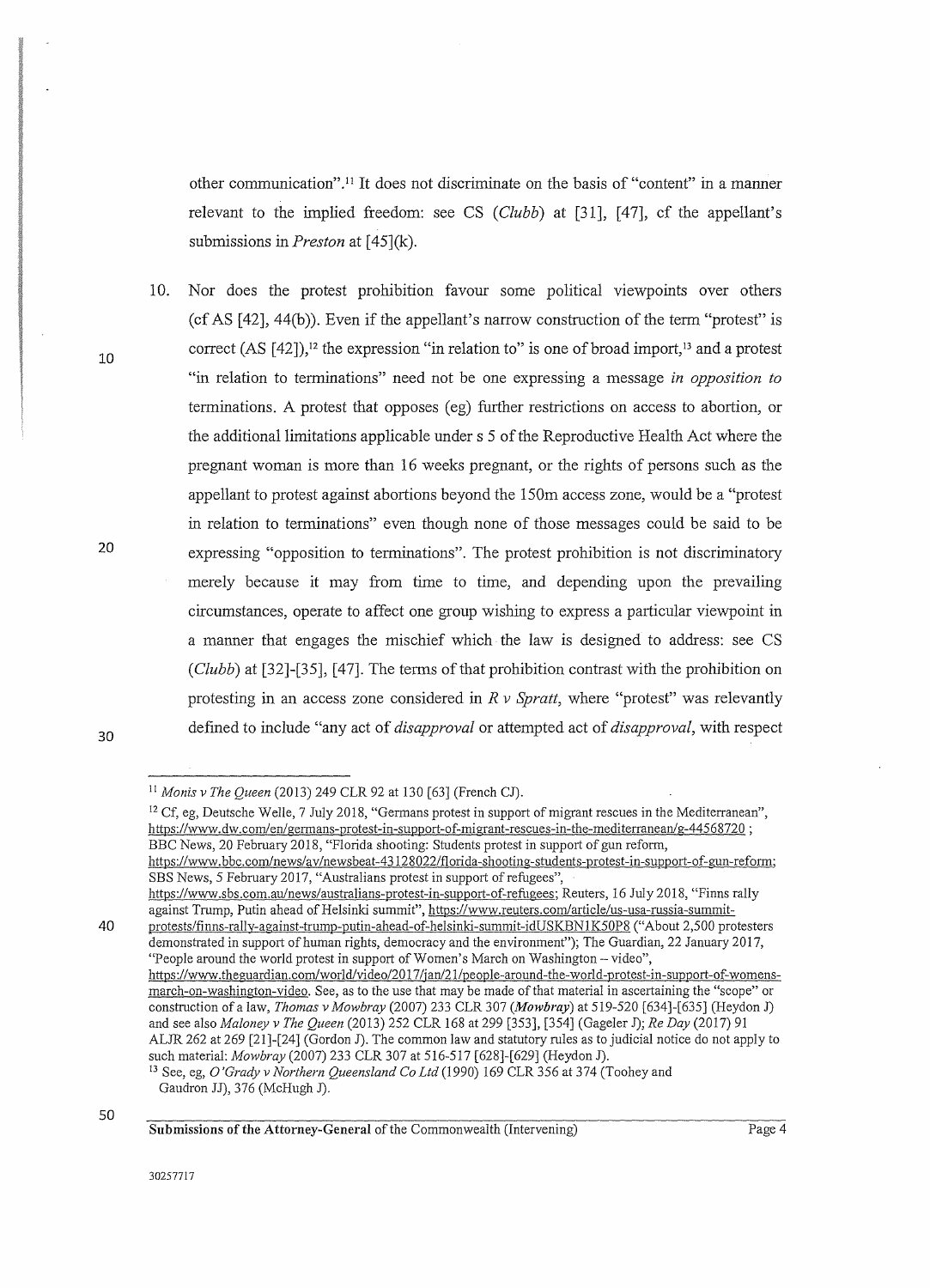to issues related to abortion services"<sup>14</sup> – although, notably, the Court of Appeal for British Columbia there concluded that the law's infringement of freedom of expression was justified by the importance of its purpose.<sup>15</sup>

11. *Secondly,* the protest prohibition is properly viewed as a "time, place and manner"

10

20

30

- restriction (see CS (*Clubb*) at [39]-[44]). It restricts protests in relation to terminations *only* where they occur within the 150m access zone around premises at which terminations are provided and can be seen or heard by persons accessing or attempting to access those premises. For the reasons explained at [17]-[20] below, it serves a regulatory purpose unrelated to political communication - facilitating access to a health service (pregnancy termination) rendered lawful by other provisions of the same  $Act$ and only incidentally burdens protests concerning government or political matters in the course of pursuing that purpose (see CS (*Clubb*) at [37]). It leaves open ample means for protestors to communicate their messages on abortion to the public. Outside the access zone, protestors are free to disseminate their message. They may also do so *inside* that zone, so long as their protest cannot be seen or heard by persons attempting to access the facility.
- 12. There is no factual foundation for the proposition that *political* protests in relation to abortion are "most effective ... near the premises at which abortions are provided" ( cf AS  $[2]$ ) – particularly given that the combination of trespass laws and the unchallenged recording prohibitions in ss  $9(2)$  and  $9(4)$  would likely operate to prevent the dissemination of images of the conduct the subject of the protest (women accessing abortion services). This stands in stark contrast with *Brown,* where the plaintiffs argued, supported by the special case, that they needed to make "onsite" protests "in those parts of the natural environment which are considered to be under threat of damage or destruction" in order to obtain "images of forest operations together with protests concerning them" and then communicate those images to the public at large. <sup>16</sup>
- 40

50

<sup>&</sup>lt;sup>14</sup> See R v Spratt (2008) 298 DLR (4<sup>th</sup>) 317 (Spratt) at 4-5 [8]-[9] (emphasis added).

<sup>15</sup>*Spratt* (2008) 298 DLR (4th) 317 at 34 [91]. See similarly *R v Lewis* (1996) 139 DLR (4th) 480 *(Lewis)*  at 78 [149].

<sup>&</sup>lt;sup>16</sup> Brown (2017) 91 ALJR 1089 at 1112 [106] (Kiefel CJ, Bell and Keane JJ); see also at 1126 [191] (Gageler J), 1133 [240] (Nettle J).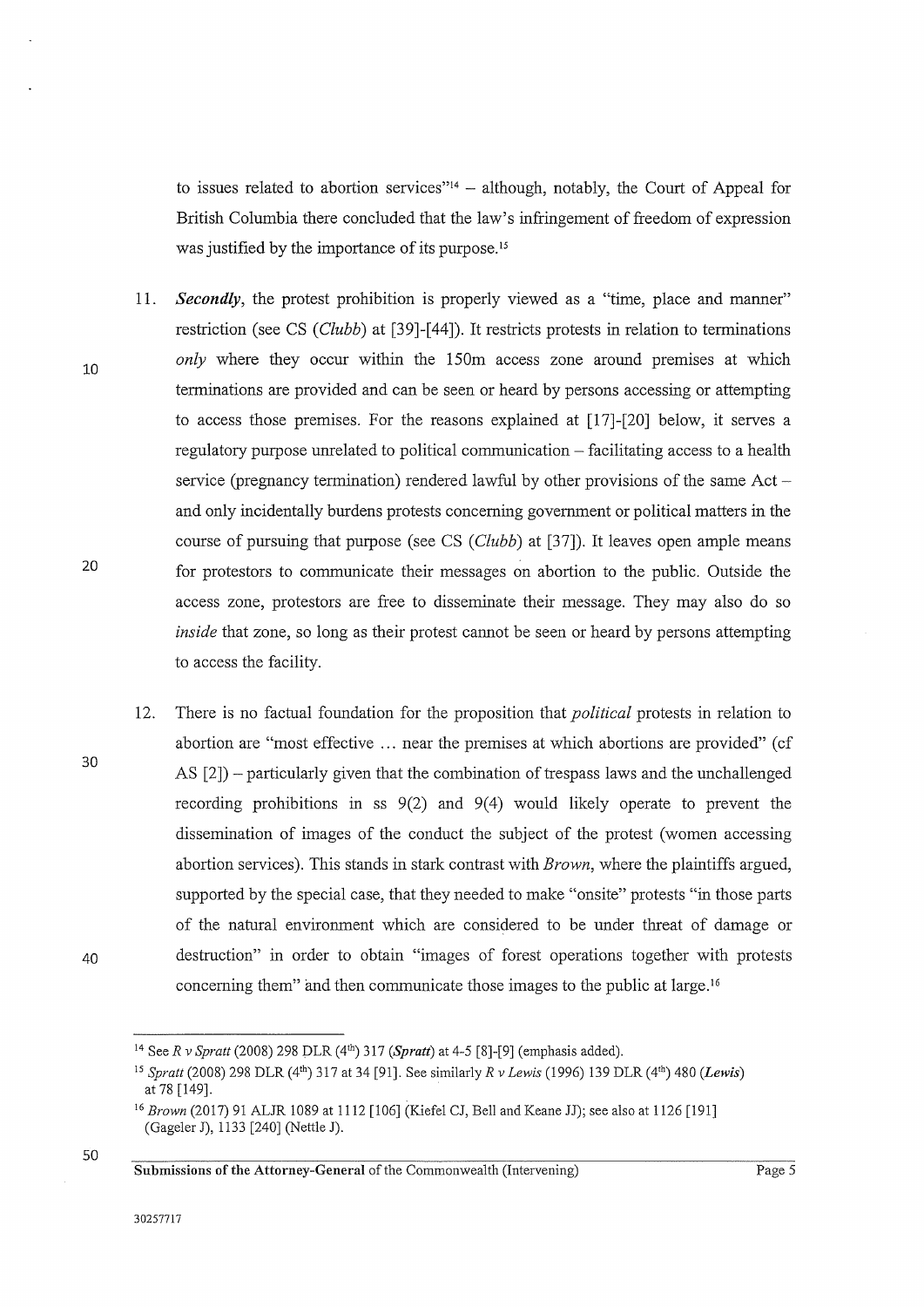- 13. *Thirdly,* the 150m access zone within which the protest prohibition applies is spatially precise. As is the case for the provision impugned in *Clubb,* there is no reason to apprehend that it will burden political communication outside access zones (see CS ( *Clubb)* [ 46]).
- 14. *Fourthly,* at least some conduct caught by the protest prohibition could amount to prohibited language or behaviour,<sup>17</sup> public annoyance<sup>18</sup> or common nuisance<sup>19</sup> under other Tasmanian laws, or constitute the offence of observing or visually recording another person without their consent in circumstances where a reasonable person would expect to be afforded privacy and the person is engaging in a "private act".<sup>20</sup> Thus, the protest prohibition's burden on political communication is only "incremental", as it overlaps in part with extant laws (see CS *(Clubb)* at [21], [46]).
- 20 15. *Fifthly,* it is relevant to observe that the type of political communication caught by the protest prohibition is abortion-related protest that, in practice, a woman attempting to access an abortion facility cannot avoid- except by "shun[ning] the medical service sought".<sup>21</sup> As the Canadian case law has recognised, where a person cannot avoid the message conveyed by a protest "much of the value of freedom of expression is lost".22 The extent of the law's burden on political communication should be assessed against that backdrop.
	- 16. In summary, then: the protest prohibition burdens political communication, but it does so in a non-discriminatory way and through a "time, place and manner" restriction that is spatially precise. It supplements existing laws proscribing (inter alia) observing or visually recording people engaging in private acts, and, in practice, it affects protests which cannot be avoided by their immediate audience. The nature and extent of the

40

30

10

50

<sup>17</sup>*Police Offences Act 1935* (Tas), s 12.

<sup>18</sup>*Police Offences Act 1935* (Tas), s 13.

<sup>19</sup>*Criminal Code Act 1924* (Tas), ss 140-141.

<sup>20</sup>*Police Offences Act 1935* (Tas), s 13A.

<sup>&</sup>lt;sup>21</sup> Lewis (1996) 139 DLR (4<sup>th</sup>) 480 at 58 [106].

<sup>22</sup>*Lewis* (1996) 139 DLR (4th) 480 at 74 [139]; see also *Spratt* (2008) 298 DLR (4th) 317 at 31-32 [83]-[84}.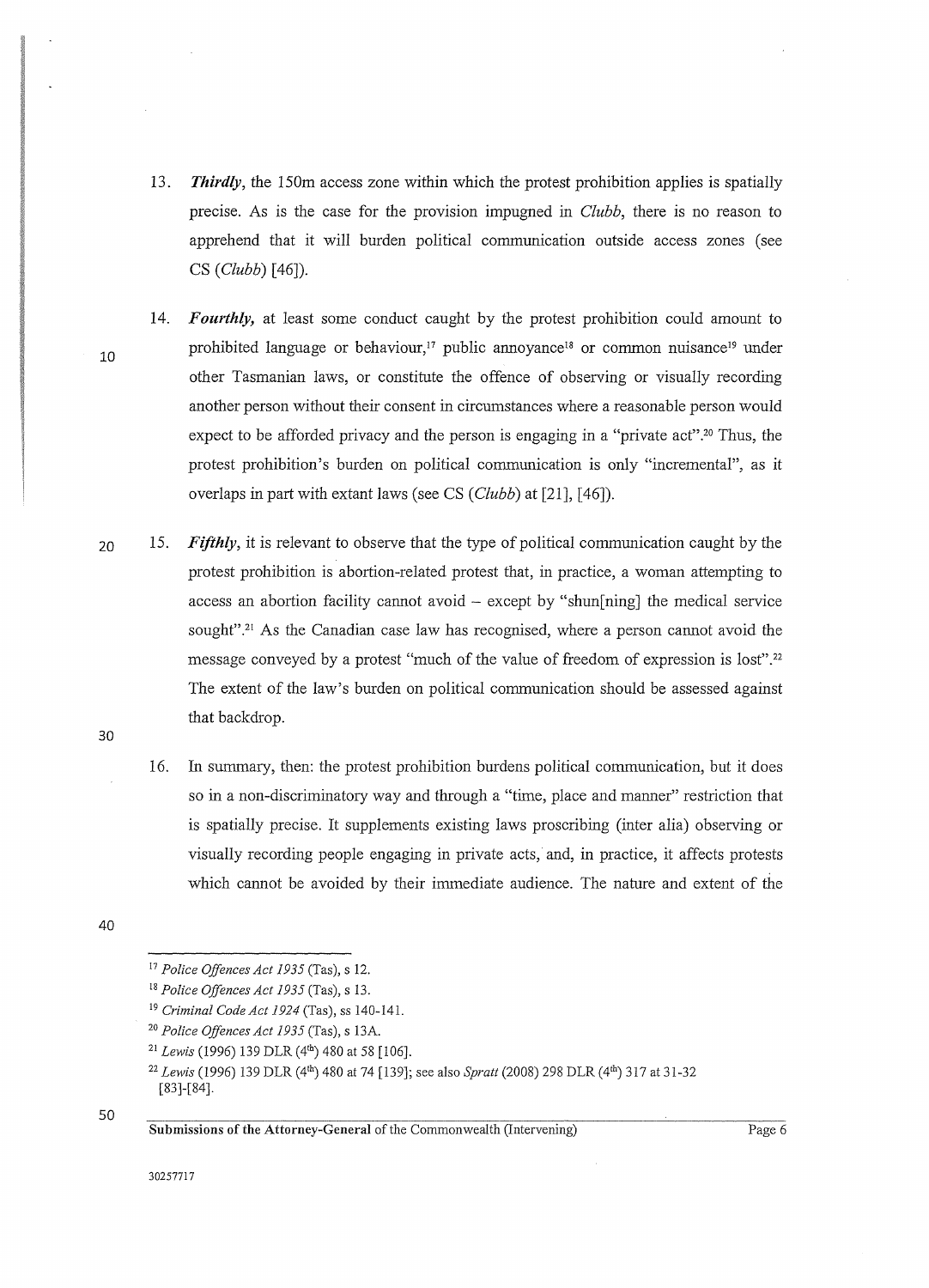burden is not substantial, and the prohibition can be justified by demonstrating that it has a rational connection to its identified purpose (see CS *(Clubb)* at [40]).

#### **Question 2- Compatibility testing**

- 17. The protest prohibition is one component of a broader legislative scheme designed to afford effective access to pregnancy termination services in Tasmania. That is reflected in the short title of the Act<sup>23</sup> and in the heading to the particular Part of the statute in which that prohibition is located<sup>24</sup> (Part 2), each of which refers to "Access to Terminations". Part 2, read with the Criminal Code amendments in Part 3, relevantly affords that access in two complementary ways.
- 18. *First,* Part 2 renders terminations lawful in a much wider range of circumstances than was previously permissible. A medical practitioner may lawfully terminate a pregnancy if the pregnant woman has consented  $-$  and, where the woman is more than 16 weeks pregnant, if the practitioner and another practitioner reasonably believe that the continuation of the pregnancy would involve greater risk of injury to the woman's physical or mental health than if the pregnancy were terminated (ss 4-5). A woman who assists in or performs a termination on herself is not guilty of a crime (s 8). And various offences involving terminations are no longer crimes under Tasmanian law (by force of 30 the amendments made to the *Criminal Code Act 1924* (Tas) by s 14 of the Act).
	- 19. *Secondly,* the Part creates "access zones" of 150 metres from premises at which terminations are provided (s  $9(1)$ ), and proscribes various types of behaviour taking place within that zone (ss  $9(1)-9(2)$ ) or otherwise in the vicinity of the premises  $(s \ 9(4))$ . Each of the four categories of "prohibited behaviour"<sup>25</sup> referred to in the definition in s 9(1) is a type of conduct that could prevent pregnant women from accessing premises at which abortions are provided – whether by physically impeding

40

10

20

<sup>23</sup> See *Silverwood* & *Beck v Secretary for Labour* [1980] Tas R 253 at 255 (Neasey J); *Sydney Local Health Networkv QY(20ll)* 83 NSWLR 321 at 332 [63] (Campbell JA); *Re Boaler* [1915] 1 KB 21 (CA) at 40-41; DC Pearce and RS Geddes, *Statutory Interpretation in Australia* (8th ed, 2014) at [4.49]. See also *Commonwealth v Australian Capital Territmy* (2013) 250 CLR 441 at 468 [60] (The Court). <sup>24</sup> Note s 6(2) of the *Acts Interpretation Act 1931* (Tas).

<sup>&</sup>lt;sup>25</sup> Noting that no conduct has yet been prescribed by the regulations: see para (e) of the definition of "prohibited behaviour".

Submissions of the Attorney-General of the Commonwealth (Intervening)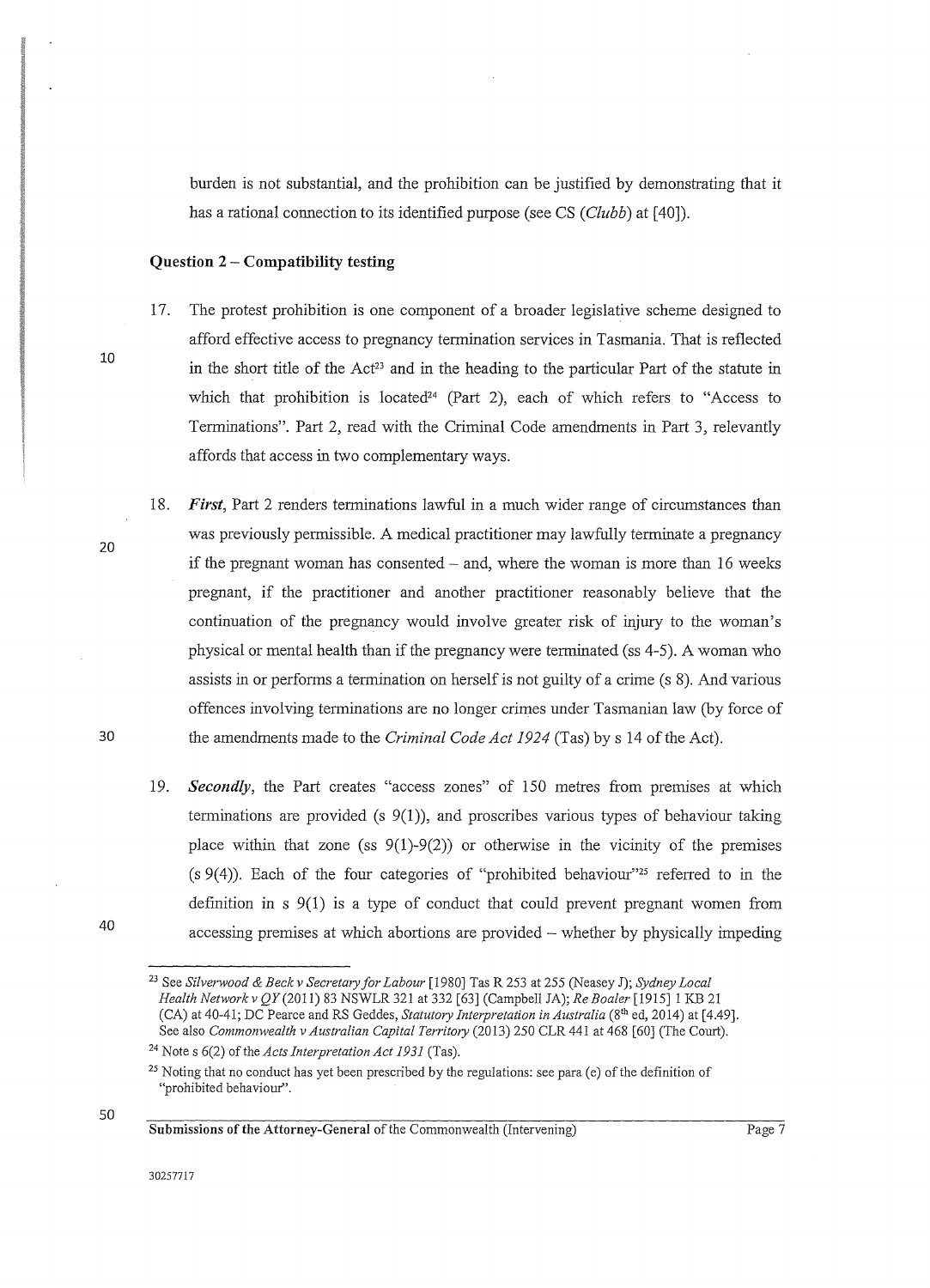them from reaching the facility, or by discouraging them from approaching due to the presence within the access zone of a specified form of protest (those that they are able to see or hear) or the threat of being recorded.

- 20. Thus, when the protest prohibition is read in its proper context, its purpose is clear: to facilitate effective access to the reproductive health services rendered lawful by other provisions of the same statute. That characterisation fmds support in the extrinsic material.<sup>26</sup> To describe this law's objective as  $(eg)$  to "deter speech" of a certain character (AS [51]-[53], [56]) is to "elide the purpose [of the prohibition] with its operation and effect''.27 That characterisation also ignores the ample statutory indicators that the "mischief to which" the prohibition is directed<sup>28</sup> (in common with the other proscriptions of "prohibited behaviour") is the barriers, whether overt or covert, that may operate to prevent pregnant women from seeking out and obtaining abortions.
- 20

30

40

10

21. For the reasons explained in CS *(Clubb)* at [51], the purpose of the protest prohibition identified above is legitimate.<sup>29</sup>

#### **Question 3- Justification**

22. *Suitability:* The protest prohibition has a rational connection to the purpose of facilitating effective access to pregnancy termination services. It was reasonable for the legislature to conclude that, where pregnancy termination-related protests can be seen or heard by persons attempting to access premises providing that health service, those protests could prevent pregnant women from having unfettered access to the premises.

<sup>&</sup>lt;sup>26</sup> See, eg, Clause Notes to the Reproductive Health (Access to Terminations) Bill 2013, cl 9 ("Prohibiting protests in relation to terminations is distinguishable from protests in relation to other matters as protestors outside termination services interfere with a person's right to privacy *and access to legal medical services",* emphasis added); Second Reading Speech for the Reproductive Health (Access to Terminations) Bill2013, Parliament ofTasmania, Legislative Assembly, *Hansard* (16 April 2013), at 44 ("This Bill acknowledges that access to pregnancy termination services is first and foremost a health matter"), 51 ("Women are entitled to access termination services in a confidential manner without the threat of harassment").

<sup>27</sup>*Brown* (2017) 91 ALJR 1089 at 1111 [100] (Kiefel CJ, Bell and Keane JJ).

<sup>28</sup>*Brown* (2017) 91 ALJR 1089 at 1112 [101] (Kiefel CJ, Bell and Keane JJ).

<sup>&</sup>lt;sup>29</sup> See also *Lewis* (1996) 139 DLR (4<sup>th</sup>) 480 at 52 [92] ("[e]quitability and facilitation of access to health services is a valid legislative objective", and in circumstances where abortion has been recognised as a medical service, "the government has an obligation to provide generally equal access" to it).

Submissions of the Attorney-General of the Commonwealth (Intervening)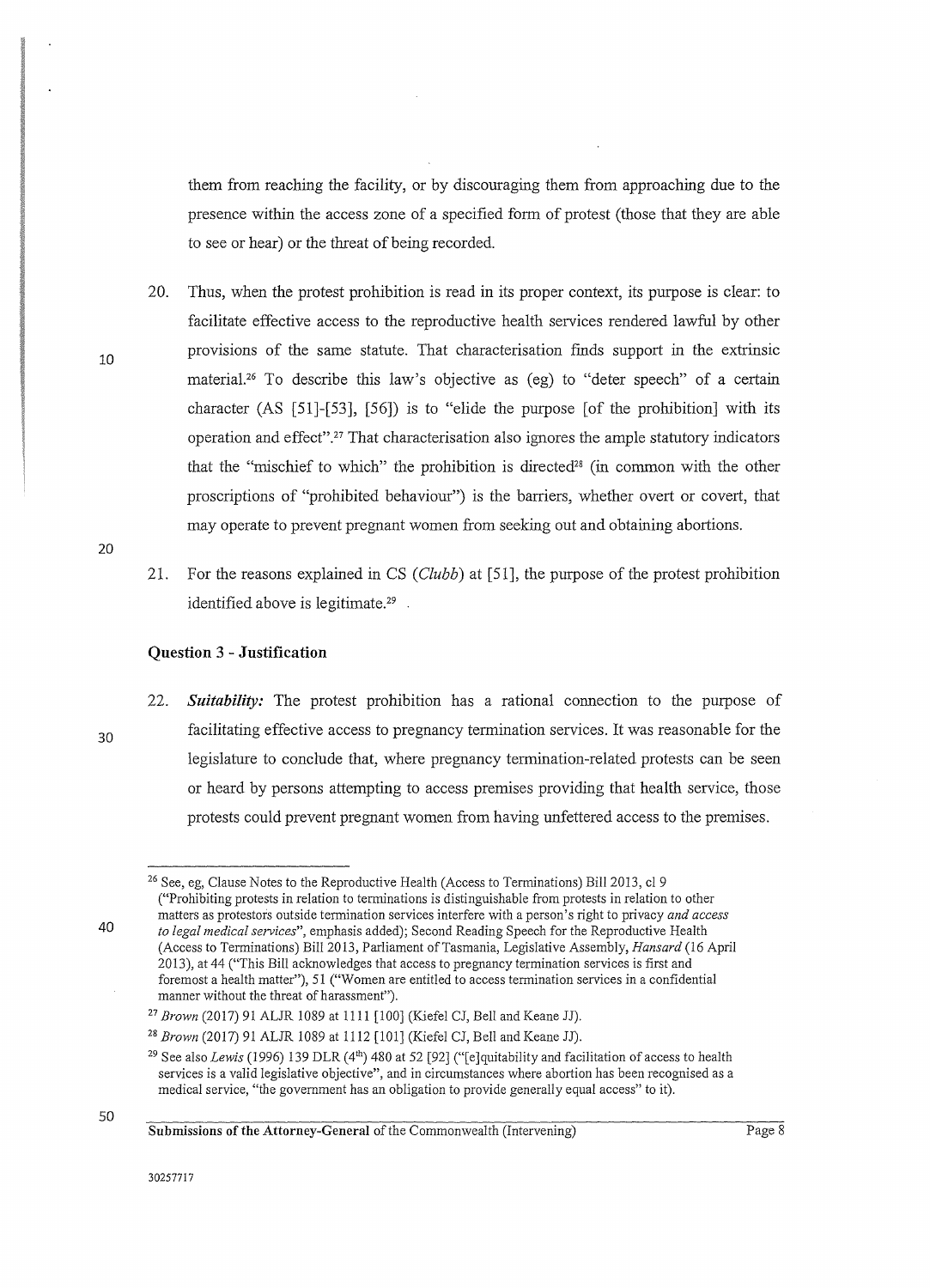- 23. That concern was described by the Victorian Law Reform Commission in its 2008 final report at [8.257]-[8.260] (Clubb CAB 437-438), and the Tasmanian government considered the "views, research and recommendations" contained in that report in developing the Bill that ultimately became the Reproductive Health Act.30 The concern was also articulated in the Final Consultation Report for the Bill, <sup>31</sup> and in the research described in the Respondents' submissions at [36]-[40]. The concern is directly related to the protest activity of the appellant, who gave evidence at trial that his intention in protesting within hearing and sight of persons attempting to access the premises was "to dissuade or delay a woman who was seeking to terminate her pregnancy" (Preston CAB 36 at [38]) and to "deter women [from] going into the clinic" (Preston CAB 42 at [62]).
- 24. It is not to the point that the impugned law singles out "protest"  $(AS [61](a))$ . "Protest" in relation to terminations" is one of four distinct types of behaviour proscribed by s 9(2) that could be seen to have an adverse impact on people seeking to access termination services. Read in its statutory context, the protest prohibition is not underinclusive, because other harmful conduct is caught by the other prohibitions (cf what is seemingly suggested by AS  $[61](a)$ ).
- 25. For these reasons, the protest prohibition can be considered to advance the legitimate purpose described. As is the case for the provision impugned in *Clubb,* the prohibition is sufficiently justified in these circumstances (see CS *(Clubb)* at [52]).
	- 26. Alternatively, the remaining questions under the *McCloy* approach would be answered as follows.
- 27. *Necessity:* The protest prohibition captures conduct which does not rise to the level of "besetting, harassing, intimidating" (etc), "footpath interference" or intentional recording (paras (a)-(c) of the definition of "prohibited behaviour"), but which nonetheless constitutes forms of pressure and discouragement outside a health facility.

Submissions of the Attorney-General of the Commonwealth (Intervening)

30

40

20

<sup>30</sup> Department of Health and Human Services, *Information Paper relating to the Draft Reproductive Health (Access to Terminations) Bill: Revised pregnancy termination laws proposed for Tasmania*  (March 2013) at 6.

<sup>31</sup> Department of Health and Human Services, *Final Consultation Report relating to consultation on the Draft Reproductive Health (Access to Terminations) Bill: Containing revised pregnancy termination laws proposed for Tasmania* (6 June 2013) (Final Consultation Report).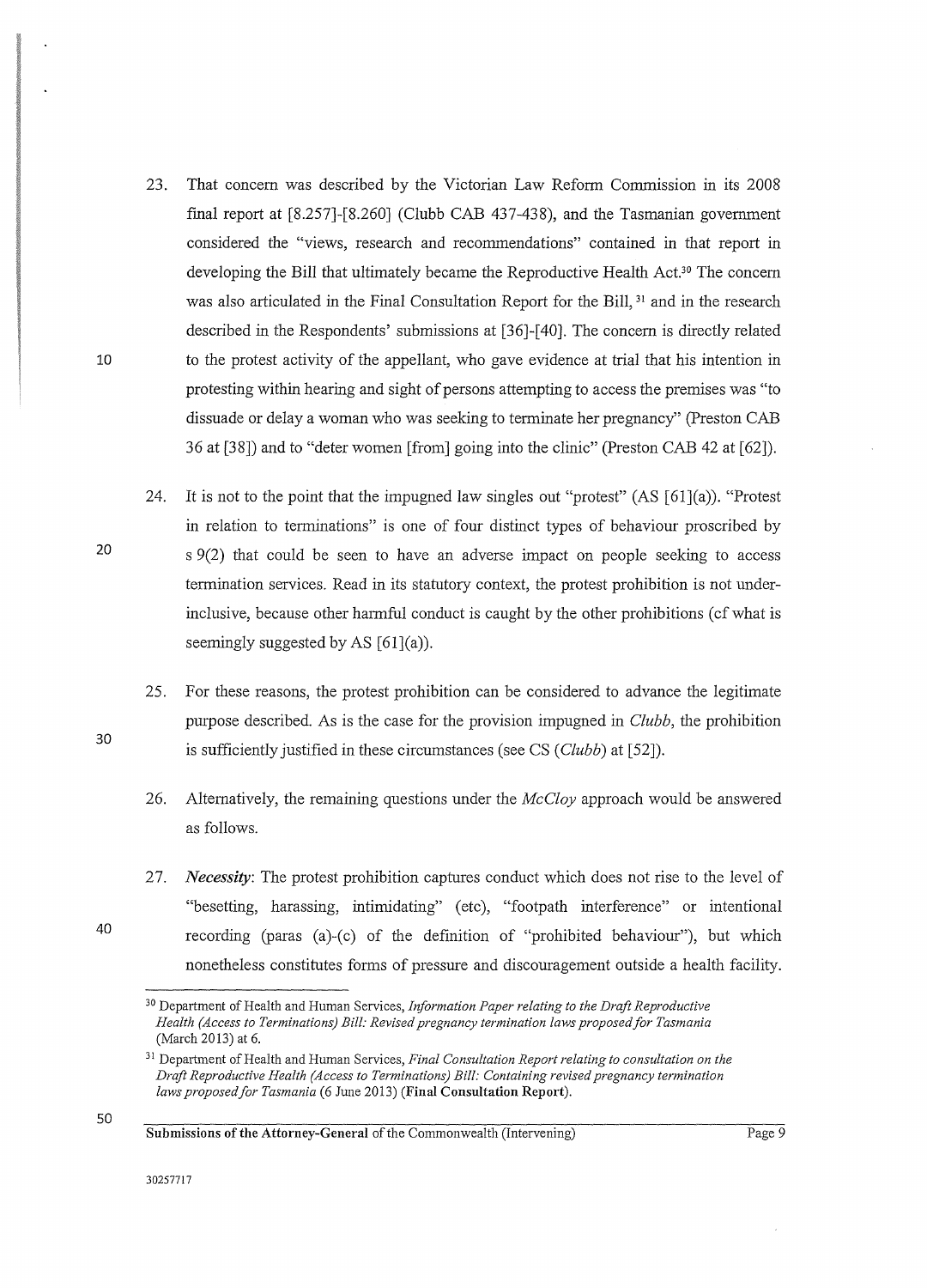None of the options proffered by the appellant at AS [65]-[69] would likely be as effective as the protest prohibition in safeguarding a pregnant woman's access to termination services. Similar arguments were considered and rejected in *Spratt,* where the Court accepted that "the line between peaceful protest and virulent or even violent expression against abortion is easily and quickly crossed", that "[t]o try to characterize every individual approach to every woman entering the clinic is too difficult a calculus when the intent of the legislation is to give unimpeded access to those entering the clinic" and, thus, that "a clear rule against *any* interference [was] the best way to achieve the ends of the legislation".32 The Court quoted with approval from Hill *v Colorado,* where the US Supreme Court found that the "prophylactic aspect" of the statute challenged in that case was "justified by the great difficulty of protecting, say, a pregnant woman from physical harassment with legal rules that focus exclusively on the individual impact of each instance of behaviour".<sup>33</sup>

28. It follows that the appellant has identified no obvious and compelling alternative measures effecting a significantly lesser burden on the freedom, 34 which are as effective in and as capable of achieving the legislative purpose as the protest prohibition.35 This Court is not concerned with the "relative merits of competing legislative models",<sup>36</sup> including the various carve outs or defences proposed by the appellant. It is enough to conclude that the protest prohibition was within the "domain of selections"37 open to the legislature. As noted in CS *(Clubb)* at [42], that follows from fundamental considerations concerning the proper roles of the legislative and judicial branches in the constitutionally prescribed system of government which the freedom protects.

40

10

20

30

<sup>&</sup>lt;sup>32</sup> Spratt (2008) 298 DLR (4<sup>th</sup>) 317 at 29-30 [80]-[81].

<sup>33</sup>*Hill v Colorado,* 530 US 703 at 729 (Stevens J for the Court) (2000).

<sup>&</sup>lt;sup>34</sup> Brown (2017) 91 ALJR 1089 at 1117 [139] (Kiefel CJ, Bell and Keane JJ).

<sup>35</sup>*Tajjour* (2014) 254 CLR 508 at 571 [114] (Crennan, Kiefel and Bell JJ); see also *McC!oy v New South Wales* (2015) 257 CLR 178 *(McCloy)* at 217 [81] (French CJ, Kiefel, Bell and Keane JJ).

<sup>36</sup>*Brown* (2017) 91 ALJR 1089 at 1144 [286] (Nettle J).

<sup>37</sup>*McCloy* (2015) 257 CLR 178 at 217 (82] (French CJ, Kiefel, Bell and Keane JJ).